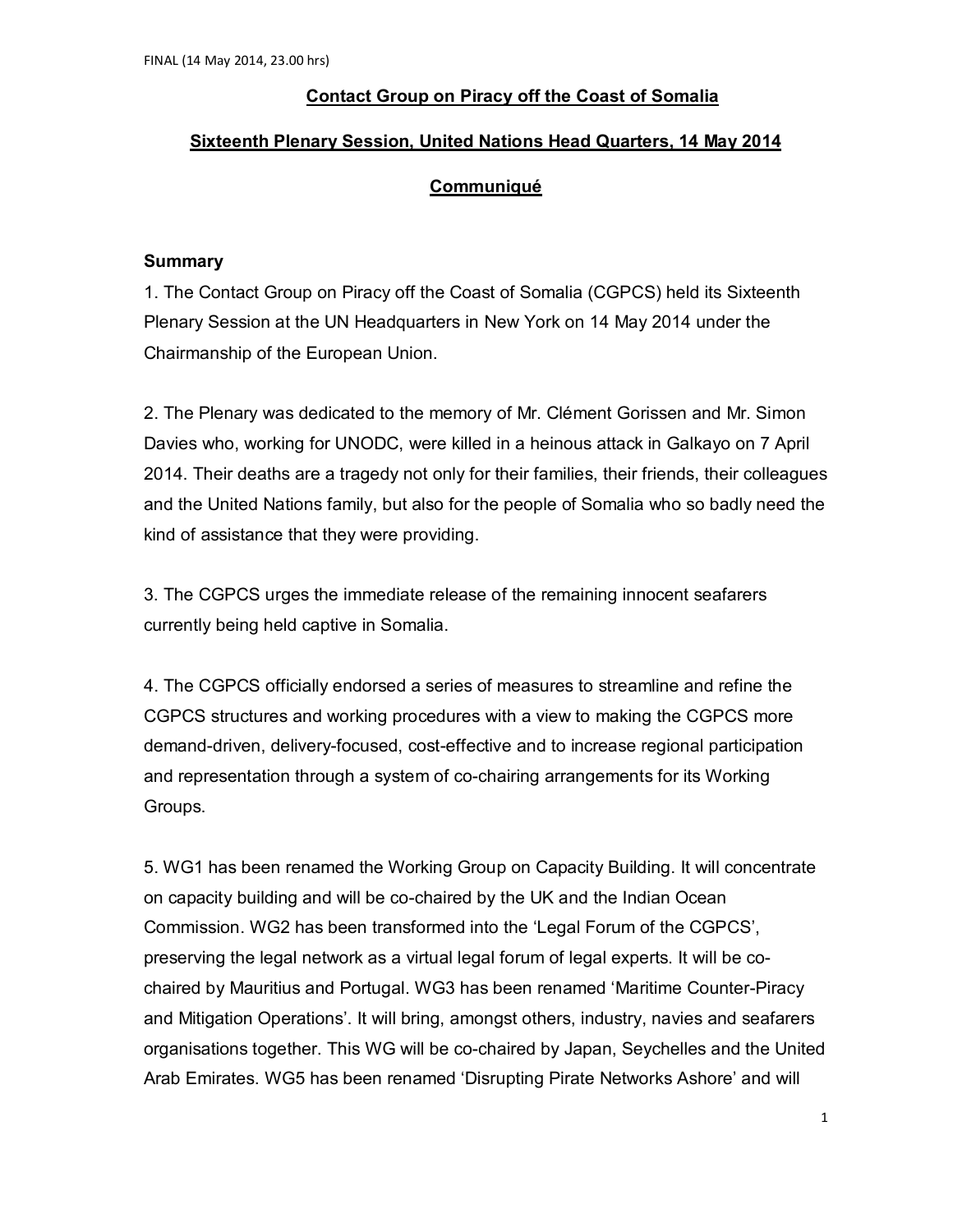continue to be chaired by Italy and focus on financial flows tracking and arresting piracy kingpins. Law enforcement expertise will be concentrated in a dedicated, autonomous Task Force.

6. The CGPCS welcomes the efforts made by the international counter piracy forces off the Horn of Africa and calls upon all stakeholders, civilian and military, public and private, to remain jointly engaged in the fight against Somali piracy. Progress is real but potentially reversible. The CGPCS remains committed to continuing its work to eliminate piracy off the coast of Somalia, including by enabling Somalia to build an effective and sustainable response to piracy.

7. The CGPCS was informed by the Federal Government of Somalia that the Federal Government is developing a Maritime Security Strategy, consistent with and to aid the implementation of the broader Maritime Resource and Security Strategy. The CGPCS commends the Federal Government of Somalia for its efforts to assume greater responsibility for eradicating piracy and other maritime crimes and fostering cooperation to bring pirate kingpins to justice, and calls upon it to continue and amplify this effort. Somalia, with the support of regional countries and the international community, now need to consolidate the gains made by the international community and make substantive changes ashore in Somalia through focussed and prioritised efforts over the next two years.

\* \* \*

# **FULL TEXT**

1. The Contact Group on Piracy off the Coast of Somalia (CGPCS) held its Sixteenth Plenary Session at the UN Headquarters in New York on 14 May 2014 under the Chairmanship of the European Union.

2. The Plenary was dedicated to the memory of Mr. Clément Gorissen and Mr. Simon Davies who, working for UNODC, were killed in a heinous attack in Galkayo on 7 April 2014. Clément and Simon were helping the Somali people to tackle the organised crime that is stifling the development of their country. Their deaths are a tragedy not only for

2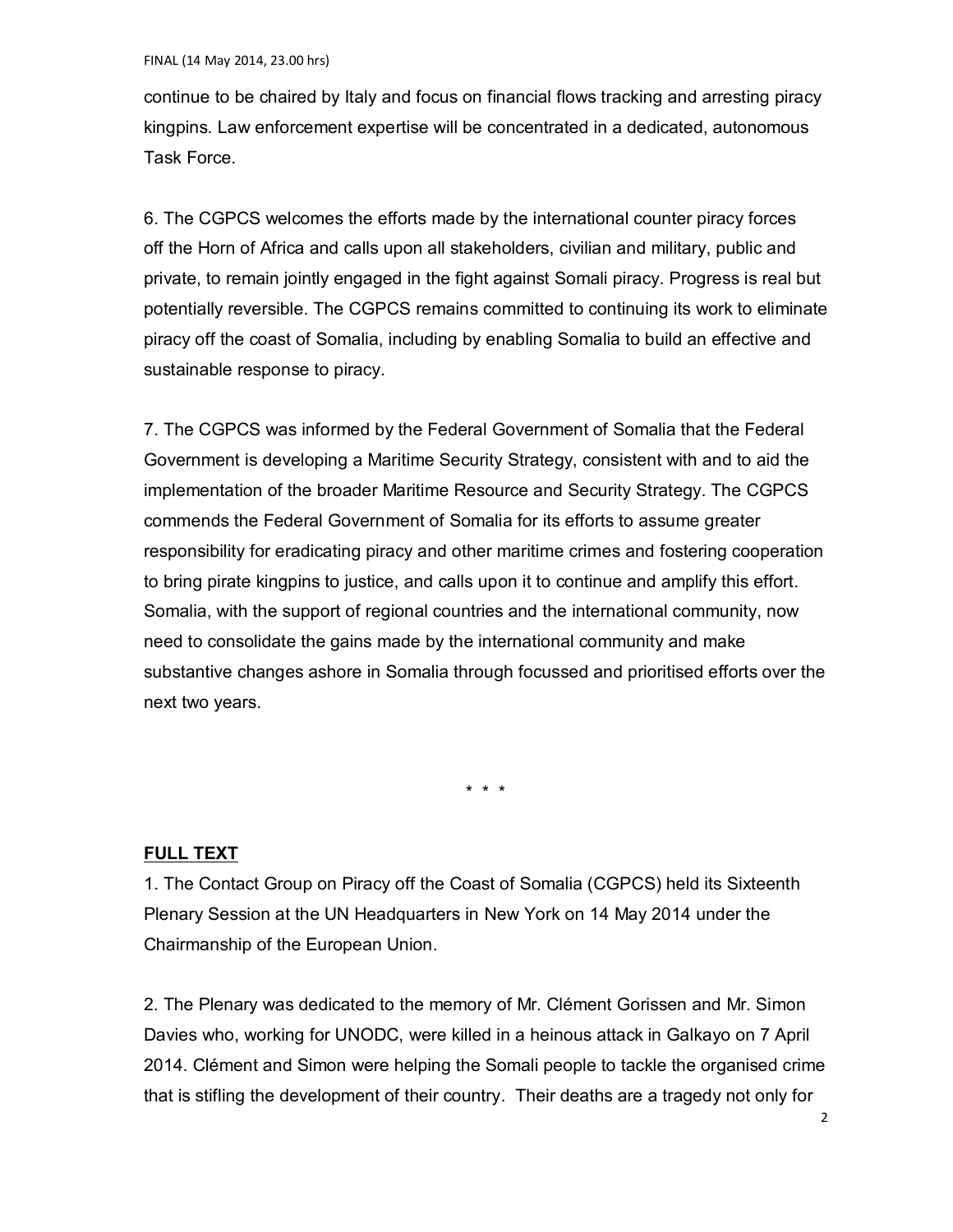their families, their friends, their colleagues and the United Nations family, but also for the people of Somalia who so badly need the kind of assistance that they were providing.

3. The CGPCS officially endorsed the proposals formulated at the CGPCS Strategy Meeting in Paris on 28 January 2014 to make the CGPCS more demand-driven, delivery-focused, cost-effective and to increase regional involvement. As part of this effort, WG meetings will normally be held back-to-back with the Plenary.

4. The operational update done by the SHADE co-chairs has become a permanent feature of the Plenary. WG1 has been renamed the Working Group on Capacity Building and will be co-chaired by the UK and the Indian Ocean Commission. The WG will concentrate on capacity building and meet twice a year. The WG will include panel discussions dedicated to Somalia and the region. This format allows both Somalia and the region to take more ownership of the process.

5. WG2 has been transformed into the 'Legal Forum of the CGPCS'. The legal network will be preserved as a virtual legal forum of legal experts. The Legal Forum is not a WG but will report to the Plenary. The Legal Forum can meet on an ad-hoc basis, if and when required. Portugal and Mauritius will co-chair the Legal Forum of the CGPCS.

6. WG3 has been renamed 'Maritime Counter-Piracy and Mitigation Operations'. This WG will bring, amongst others, the shipping industry, navies and seafarers organisations together. This WG will be co-chaired by Japan, Seychelles and the United Arab Emirates.

7. WG5 has been renamed 'Disrupting Pirate Networks Ashore'. The WG will continue to focus on financial flows tracking and arresting piracy kingpins. The WG will aim to become more technical/operational by incorporating specific expertise within the WG. The law enforcement expertise will be concentrated within a dedicated, autonomous Task Force. Italy remains the chair; a co-chair from the region is invited.

8. The CGPCS expressed its gratitude to the outgoing Working Group chairs Denmark (ex-WG2) and Korea (ex-WG3) and commended them for the sterling work done.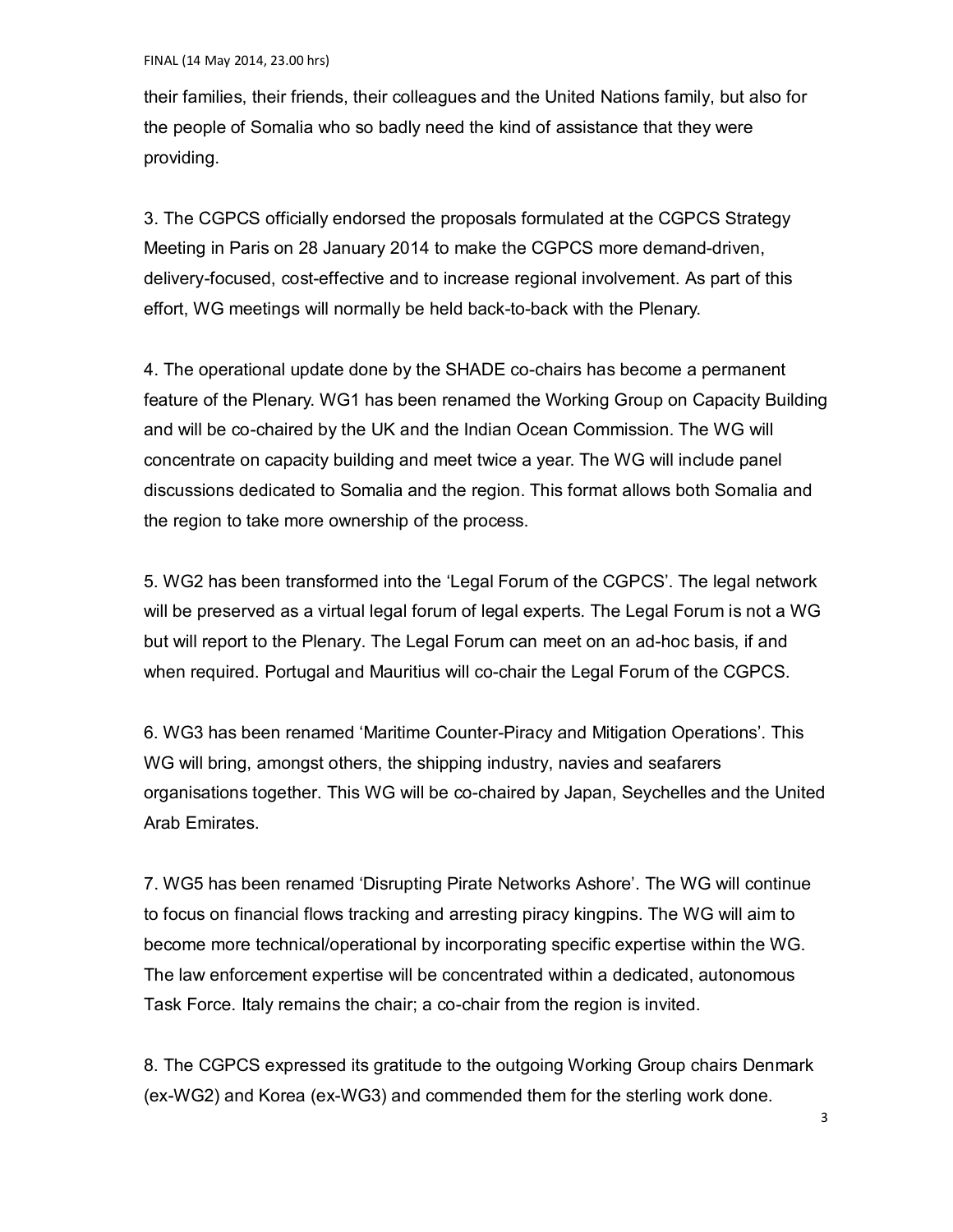9. The CGPCS welcomed the remarks made by Mr. Jeffrey Feltman, United Nations Under-Secretary-General for Political Affairs; Sheikh Issa, National Security Adviser to the President of Somalia; Mr. Jean-Claude de l'Estrac, Secretary General of the Indian Ocean Commission; Mr. Peter Hinchliffe, Secretary General of the International Chamber of Shipping and Mr. Koji Sekimizu, Secretary General of the International Maritime Organization.

10. Stakeholders received a comprehensive briefing from the SHADE co-chairs (EU, NATO and CMF), who reported that pirate activity continues to trend at the lowest levels since 2008. The CGPCS was also informed that the mandate of NATO's multinational naval presence has been extended until 2016. The EU's naval presence may be extended until 2016 pending formal decision by the relevant decision making bodies. While pirate gangs operating from Somalia have not successfully pirated a merchant vessel since May 10, 2012 they continue to remain a potential threat to mariners in the region.

11. Real progress has been made on containing piracy at sea but the trend is potentially reversible without the continued deterrence and disruption effects of international navies, the self-protection by the shipping industry, and until such time as capacitybuilding efforts ashore have sufficient effect.

12. WG1 (Working Group on Capacity Building) met ahead of the Plenary. The UK and the IOC, the latter as co-chair designate of the Working Group, reported on their first meeting in the new format, which comprised key regional actors and international donors. There was agreement that Somalia, the region and the international community needed to inject greater urgency into counter-piracy capacity building. There was agreement to prepare a paper on key priorities and capabilities to the end of 2016, which will be presented at the next WG. The National Security Advisor of the Federal Government of Somalia provided an outline of current priorities and committed to update the next WG on progress in developing its Maritime Security Strategy. The Federal Government of Somalia briefed the WG on its National Maritime Coordination Committee, which facilitates coordination within the government between its relevant Ministries and the regions in Somalia, and the Maritime Steering Group which, along with the Ministry of Foreign Affairs, will enable coordination with the international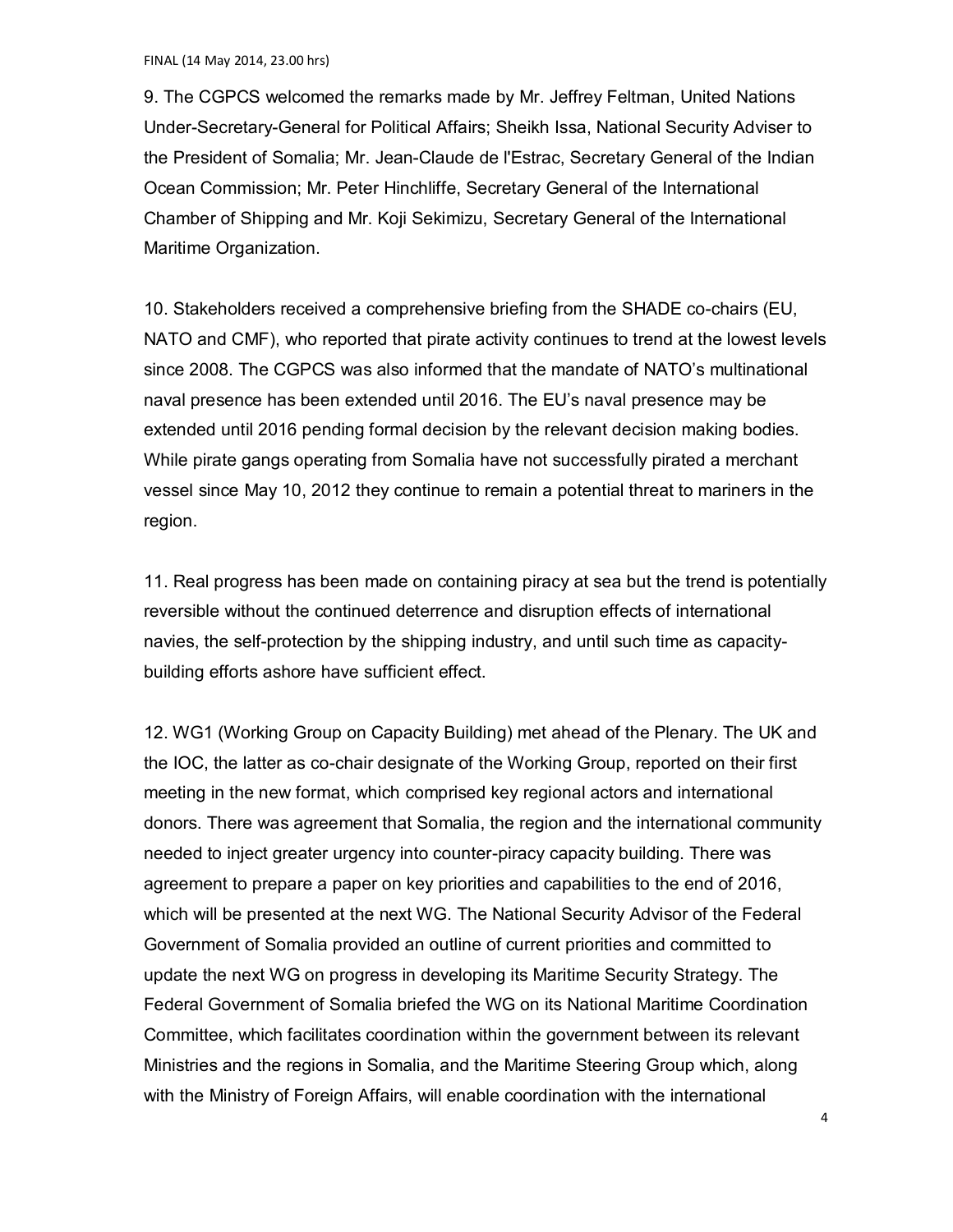community. The Federal Government of Somalia committed to writing to the co-chairs of the WG to clarify both the working and high level points of contact for the international community on counter-piracy issues within the Federal Government. The WG discussed and endorsed the new terms of reference for the WG with the caveat to include comments made at the meeting.

13. Criminal investigation and prosecution of apprehended pirates continues to be a priority for the CGPCS. The importance of continuing to support national prosecutions and incarceration in the region, including in Somalia when possible, cannot be underestimated, and the CGPCS commended the work of the UNODC Maritime Crime Programme in that regard.

14. Denmark marked the dissolution of WG2 in its existing form with the message that its main mission had been completed successfully. A comprehensive legal toolbox has been provided, models for trial and transfer have been developed, international law has been clarified and legal networks have been established. Denmark has commenced working with Portugal and Mauritius, the co-chairs of the 'Legal Forum of the CGPCS', in order to secure a swift handover.

15. After the successful completion and endorsement by the  $15<sup>th</sup>$  Plenary of the "Interim" Guidelines on Measures Relating to the Welfare of Seafarers and their Families Affected by Piracy off the Coast of Somalia", the Chair of WG3 submitted the Interim Guidelines to the 93<sup>rd</sup> Maritime Safety Committee (MSC) of the IMO so that it may become available as a reference framework in dealing with the welfare of seafarers affected by piracy in other parts of the world. The Guidelines are a document of a declaratory nature without binding force. They could,however, serve as a significant first step toward forming a reference in dealing with seafarer welfare problems. CGPCS Stakeholders are in this regard called upon to consider becoming a co-sponsor of the Interim Guidelines during the deliberations of the MSC.

16. Building on the work of over the past two years, a Law Enforcement Task Force (LETF) was set up with the aim of enhancing international law enforcement cooperation to prosecute pirate leaders and piracy financiers. The Task Force, coordinated by the US Department of Justice, will operate independently and focus on information and evidence sharing and prosecution of kingpins and financiers. The Task Force intends to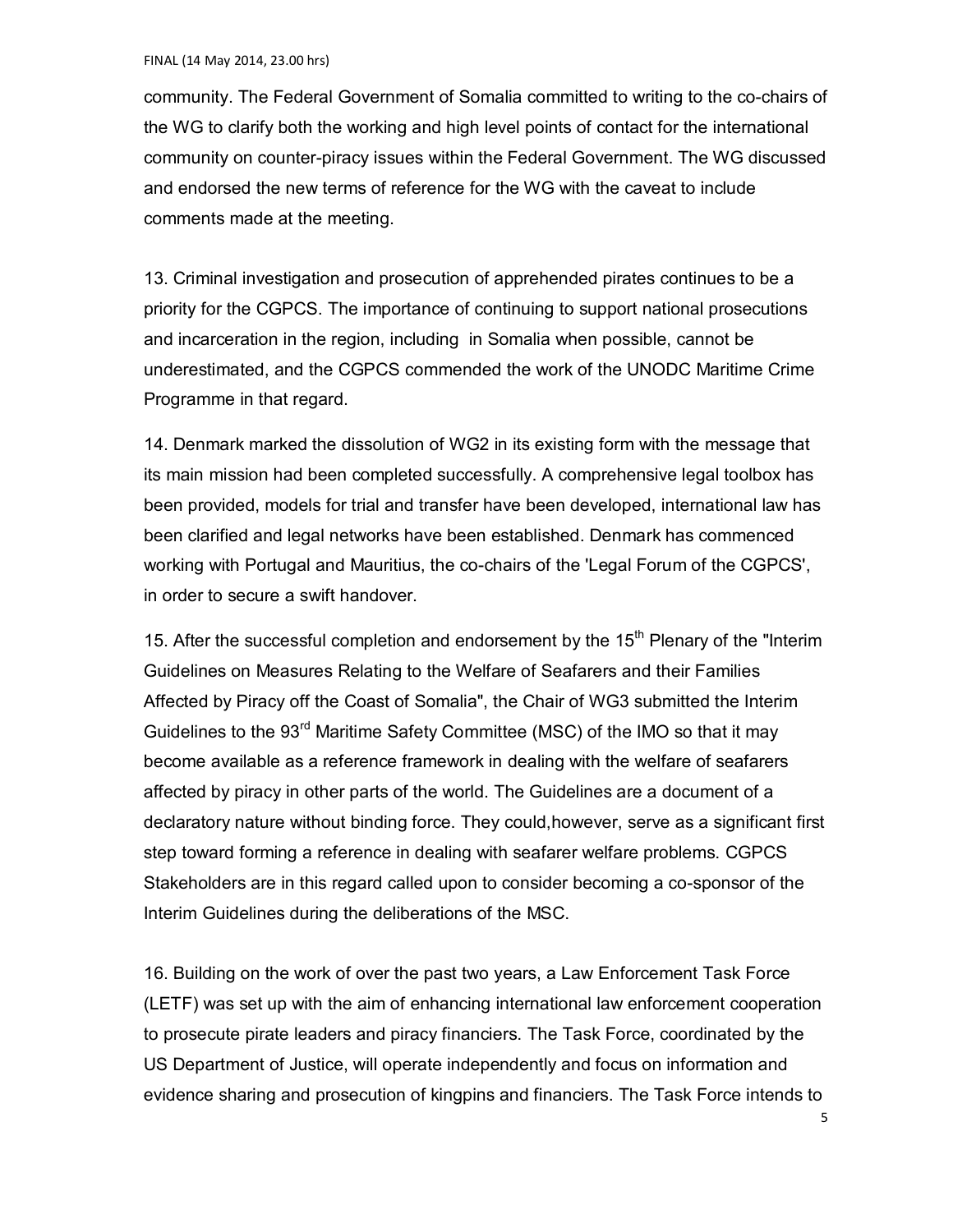FINAL (14 May 2014, 23.00 hrs)

welcome the participation of nations committed to prosecuting pirate leaders and financiers or holding evidence that will directly contribute to the effort. The LETF will hold its first meeting in the fall of 2014 and will report on progress at the next Plenary Session. Welcoming the initiative, WG5 invited countries to facilitate the participation of prosecutors and investigators involved in combating piracy to the LETF and stands ready to support the LETF including by promoting Somali cooperation in facilitating the arrest and prosecution of pirate kingpins. WG5 heard reports on the World Bank project on Pirate Trails, the INTERPOL Global Maritime Piracy Database, the evolution of REFLECS 3 (formerly RAPPICC) and took note with satisfaction that UNODC will continue its work on enhancing capabilities to counter illicit financial flows in countries of the region. Capacity building to combat illicit financial flows is also necessary.

17. The CGPCS welcomed contributions from Japan, Republic of Korea, Qatar, Saudi Arabia and Spain to the Trust Fund to Support Initiatives of States Countering Piracy off the Coast of Somalia since the fifteenth Plenary in November 2013, bringing the total deposited contributions to the Trust Fund to nearly \$21million since its inception in January 2010, of which some \$18 million has been committed and disbursed. During the 13 May meeting of the Trust Fund Board, six projects worth \$2.5 million submitted by United Nations Office on Drugs and Crime (UNODC) were approved. The Board also decided to allocate another \$130,000 to strengthen personnel and resource management of the on-going Hostage Support Programme. The Board gave in principle approval to a project submitted by the United Nations Office of Legal Affairs, proposed and supported by the Federal Government of Somalia, to build the knowledge and capacity of Somali legislators and technical officials regarding the rights and duties in the maritime zones set out in the United Nations Convention on the Law of the Sea. In addition, the Board decided to replenish the Expedited Facility to avoid any disruption of programming and amended the terms of the Expedited Facility so that this Facility could also be utilised for short notice hostage support, recovery and repatriation expenses.

18. It further urged States and the private sector to ensure that the national commitment of Somalia and regional countries to prosecute and imprison pirates, and to develop their maritime domain is matched by strong support and assistance from the international community, including through generous financial contributions to the Trust Fund. The CGPCS commends the Trust Fund as a remarkably efficient mechanism

6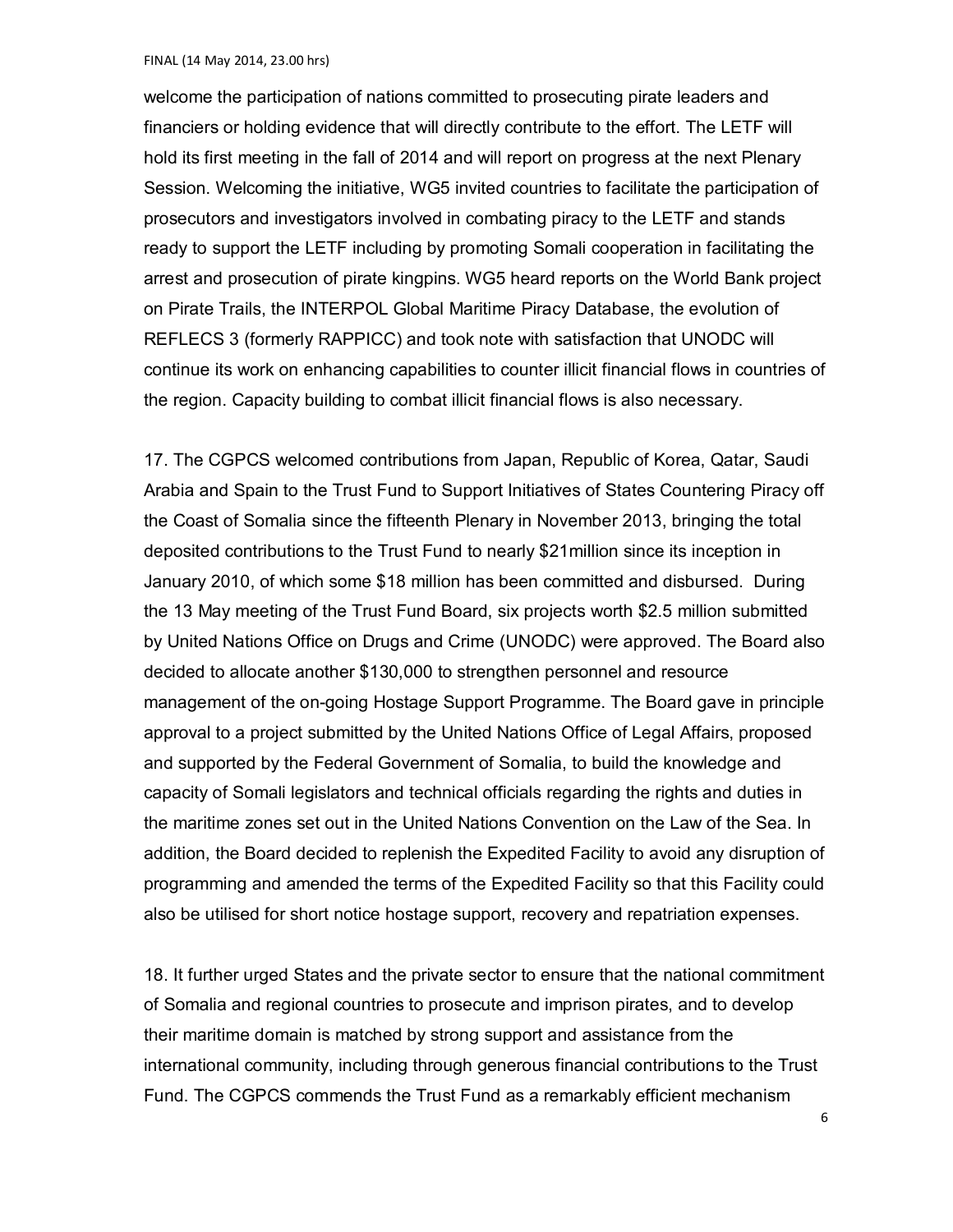taking into account that the Trust Fund supported projects take place in a volatile security environment. It recognized that only 19% of the Trust Fund grants have been used for administrative, staff, audit, security, and travel support.

19. The CGPCS welcomed the signature of an agreement between the EU and Tanzania on the transfer of suspected pirates apprehended by EUNAVFOR. The agreement was signed in Brussels on the first of April by the High Representative of the Union for Foreign Affairs and Security Policy and the Minister of Foreign Affairs of Tanzania.

20. The CGPCS agreed that close international coordination and cooperation continue to be crucial to counter piracy effectively. In this framework, it recognized the need to fully respect the relevant international law in international waters.

21. The CGPCS noted the enduring concern of some countries on the scope of the High Risk Area (HRA) and the fact that the ad hoc meeting to discuss this issue, as agreed to in previous Plenaries, is yet to be held. Further to the deliberations of the  $14<sup>th</sup>$  and  $15<sup>th</sup>$ Plenaries, a recommendation is made to the WG Maritime Counter Piracy and Mitigation Operations to convene the ad hoc meeting on the HRA issue just before the next CGPCS meeting.

22. The provision of adequate training is of great importance to found and strengthen the necessary security institutions in Somalia, aiding the Somali authorities, amongst others, to establish and implement a Maritime Police and Coast Guard Law to eradicate piracy. The NATO Maritime Interdiction Operation Training Center (NMIOTC), in close cooperation with the International Maritime Organization (IMO), provides valuable support to these efforts with its provision of counter piracy training to the Somali authorities and other key players and stakeholders in the Horn of Africa.

23. On the issue of the PMSCs and PCASP, the Plenary noted the extant development of guidelines and advisories by the IMO and ISO. There is now a need to share these Best Practices, as articulated in the IMO guidelines and ISO: PAS 28007.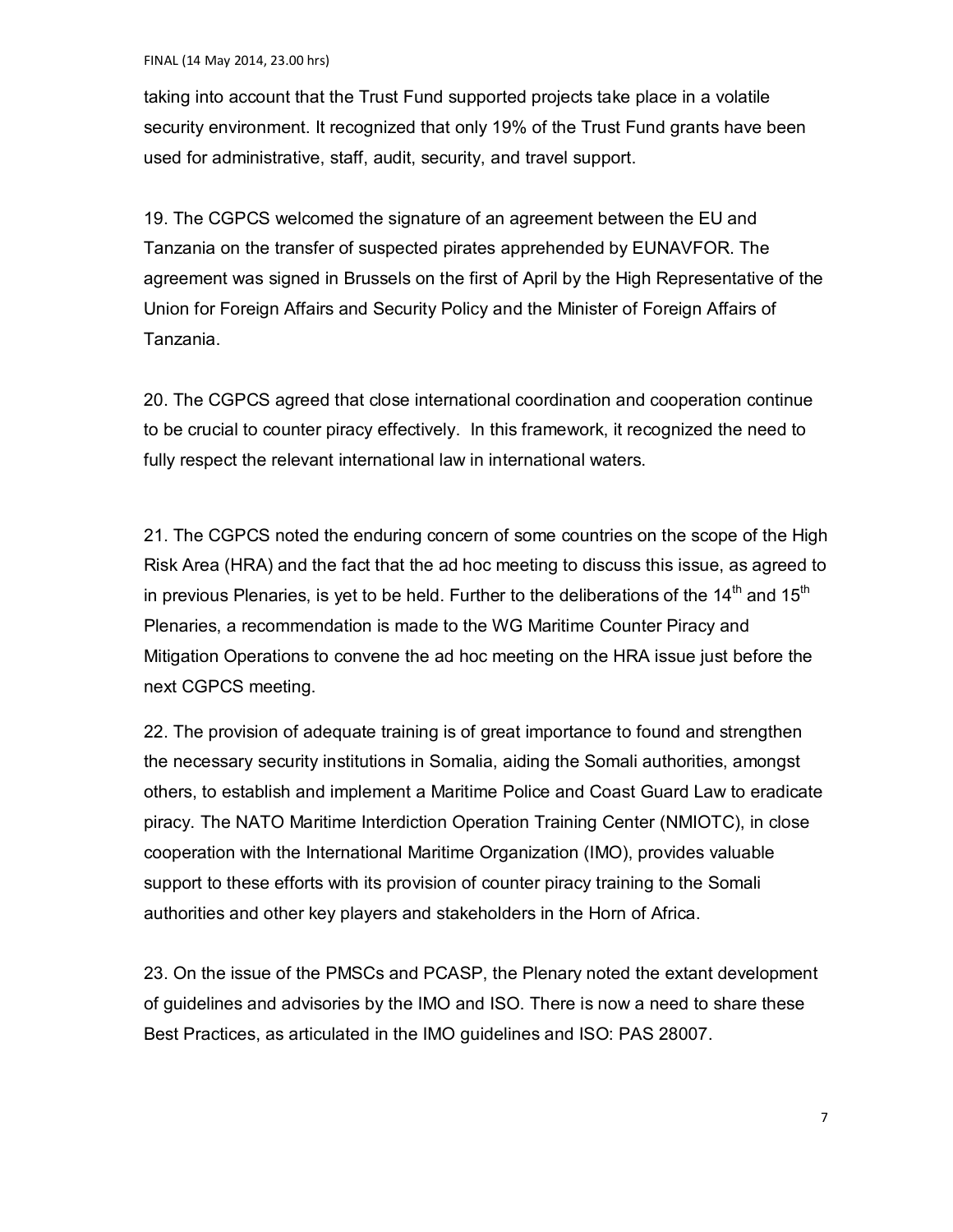24. In Japan, an act on special measures to allow Privately Contracted Armed Security Personnel (PCASP) on board Japanese-flagged vessels in areas determined on the base of the High Risk Area in the Best Management Practices (BMP) came into effect on 10 December 2013. Japan has been consistent in helping Somalia and its neighbouring countries in acquiring substantial law enforcement and judicial capacities. Japan has contributed US\$ 14.6 million to the Trust Fund of the Djibouti Code of Conduct, and made a new, additional, contribution of US\$ 1 million on 14 March 2014 to the Trust Fund to support states countering Piracy off the coast of Somalia. In March 2014 Japan announced a new package of assistance which amounts to US\$39.69 million, with a view to supporting the peace and nation building of Somalia.

25. The CGPCS Lessons Learned Consortium consisting of Cardiff University, Oceans Beyond Piracy, the EU Institute for Security Studies and the International Peace Institute has been tasked to document the experiences of the CGPCS and its stakeholders and draw lessons from it. The Lessons Learned Consortium is in the process of drafting a series of papers which address specific lessons from the CGPCS, including, inter alia, the legitimacy of the CGPCS, ownership, African actors in the CGPCS and the participation of non-state actors and industry. The Lessons Learned Consortium stands ready to support the Working Groups in their on-going and planned work, including strategic and planning issues. All CGPCS participants are urged to contribute and support the work of the Lessons Learned Consortium in order to adequately document the lessons of the CGPCS.

26. The CGPCS is keen to improve the visibility of the core programs, initiatives, projects, missions and operations that the CGPCS stakeholders have undertaken in the fight against piracy off the coast of Somalia. To that end the EU Chair initiated the CGPCS Banner Project that showcases the iconic achievements of the CGPCS stakeholders and continued the production of CGPCS Newsletters. The CGPCS website was further developed to make it more user friendly.

27. The CGPCS noted that approximately 50 seafarers are still being held hostage in Somalia. All have been held hostage for more than two years, some for more than four years. The CGPCS calls upon all its stakeholders to redouble their efforts to secure their immediate release.